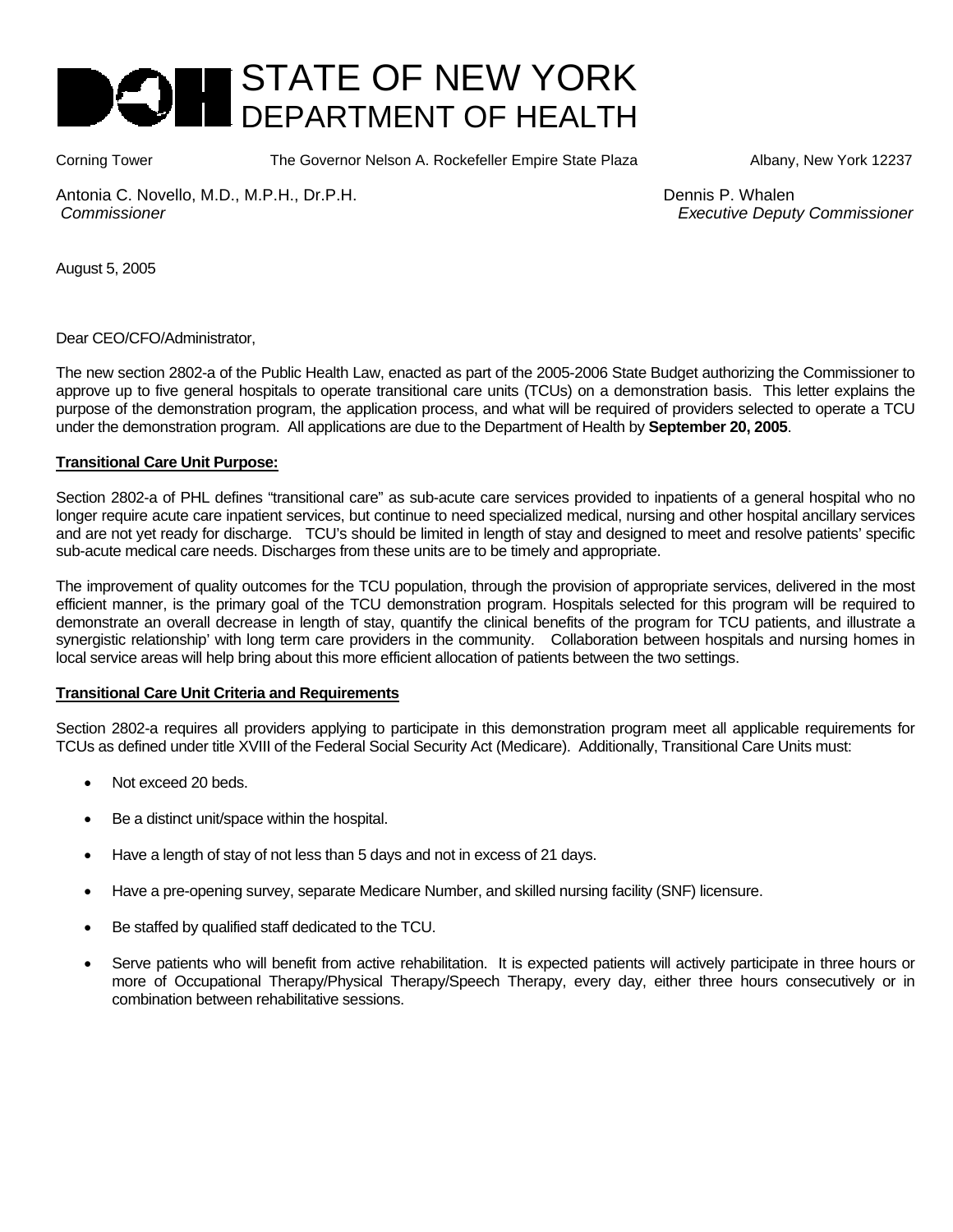## **Transitional Care Unit Application Process:**

As provided for under Section 2802-a, the Department is hereby soliciting applications from general hospitals to participate in the TCU Demonstration Program. Applicants shall complete relevant schedules of the Certificate of Need application, as indicated in attachments A and B. The Certificate of Need application can be found at www.health.state.ny.us, click on forms on the home page and then to Certificate of Need Application.

- Attachment (A) lists the schedules of the full CON application Form that must be completed to apply for the demonstration program.
- Attachment (B) includes additional instructions for Schedule 1B, 6, 8, 16A and 16B for the TCU applications.

Those applicants with a cooperative agreement or Memorandum of Understanding with one or more skilled nursing facilities will be given priority in the review process.

Please note all applications should emphasize the benefits of a TCU demonstration to a specific community, including, but not limited to the absence of sufficient post-discharge services in nursing homes and in home and community-based care, a detailed strategy for treating patients in TCUs and for achieving measurable outcomes, staffing patterns for the proposed TCU program or detailed plans for recruitment of staff upon approval of this project, and the discharge policies or procedures that will illustrate a purposeful discharge process.

Applications should be sent by **September 20, 2005**, to:

Ms. Diane M. Smith Acting Director, Information and Technology Services Division of Health Facility Planning 433 River Street, 6<sup>th</sup> Floor Troy, NY 12180

If you have any questions, please contact Christopher Delker at 518-402-0966.

Sincerely,

Lisa M. Wickens Assistant Director Office of Health Systems Management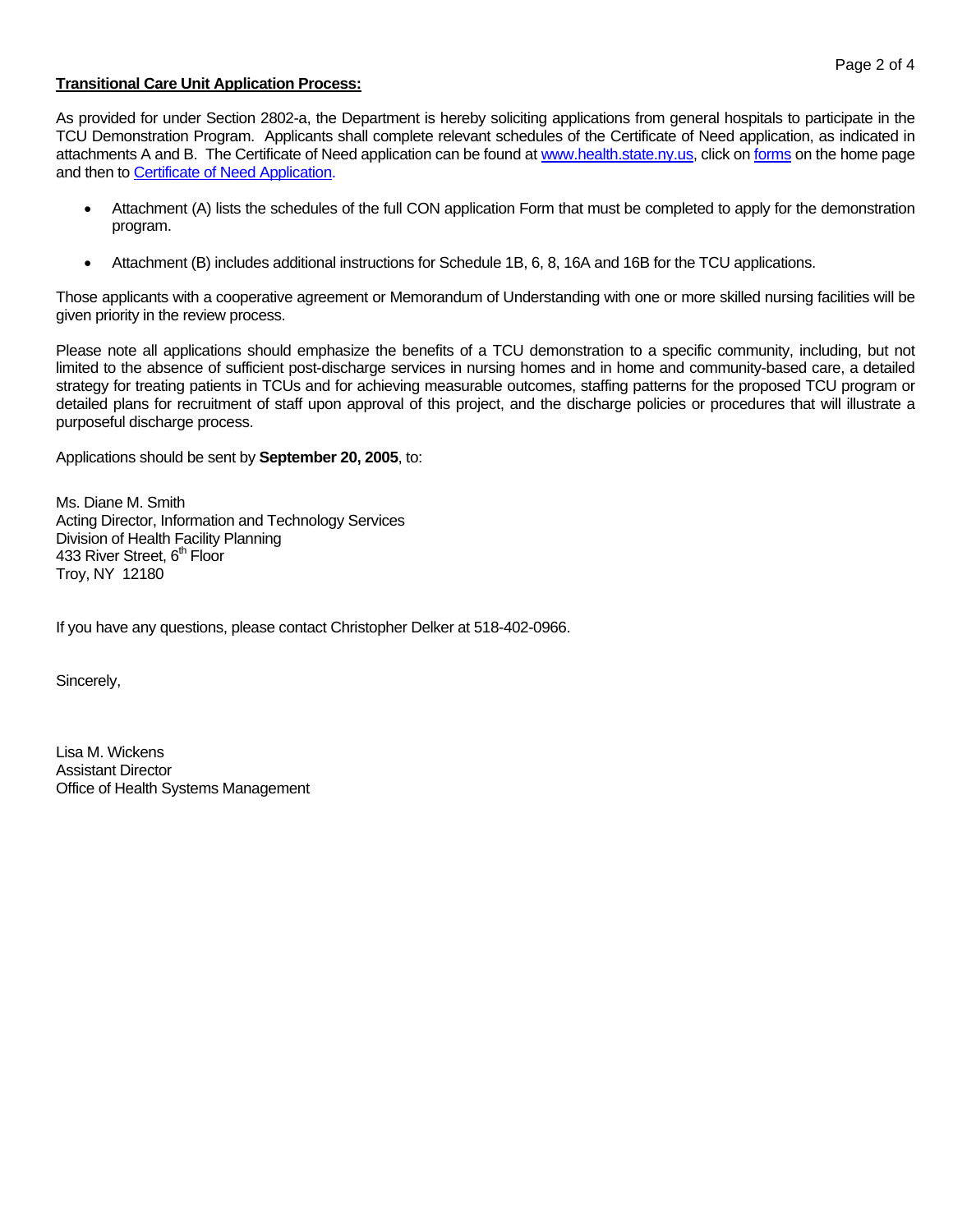### **TRANSITIONAL CARE UNITS DEMONSTRATION PROGRAM**

# **ATTACHMENT A**

This attachment lists schedules from the CON application form that must be filled out for the TCU program to provide the standard information (corporate, legal, etc.) necessary for all programs authorized under Section 2802. Please fill in all items unless otherwise noted.

### **Schedule 1A**

Type of Application – Check the boxes "Construction" and "Full."

Amount of Application Fee – Leave blank. No fee is required.

**Schedule 3A** 

**Schedule 5** 

**Schedule 7** 

**Schedule 9** 

**Schedule 10** 

**Schedule 11** 

**Schedule 13**